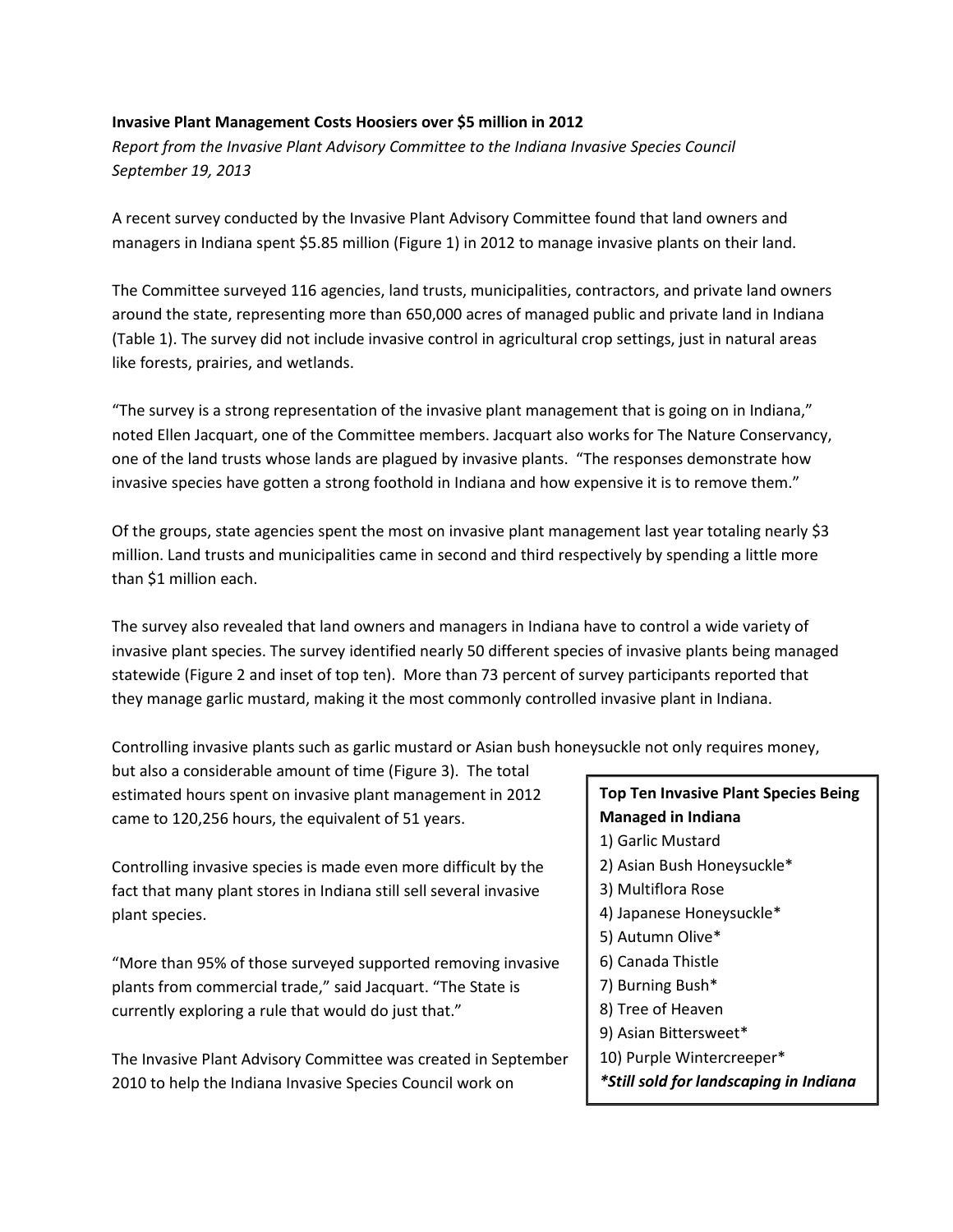invasive plant issues in the state. Chaired by Ellen Jacquart, the committee is working on updating Indiana's Invasive Plant List and on a pilot implementation of Best Management Practices designed to decrease the movement and spread of invasive species.



Figure 1. Money spent on invasive plant management by land management group

Table 1. Summary of 116 responses to Invasive Plant Management Cost Survey for 2012.

| Category              | Time (hours) | <b>Money spent</b> | <b>Acres Managed</b> |
|-----------------------|--------------|--------------------|----------------------|
| Contractors           | 16,572       | \$233,162          | 898                  |
| <b>State Agencies</b> | 40,919       | \$2,932,019        | 34,015               |
| Federal               |              |                    |                      |
| Agencies              | 4,350        | \$219,941          | 755                  |
| Individuals           | 3,794        | \$72,274           | 1,152                |
| <b>Land Trusts</b>    | 23,465       | \$1,093,659        | 6,907                |
| <b>Municipalities</b> | 30,554       | \$1,076,291        | 1,162                |
| Other                 | 602          | \$219,587          | 583                  |
| Total:                | 120,256      | \$5,846,933        | 45,472               |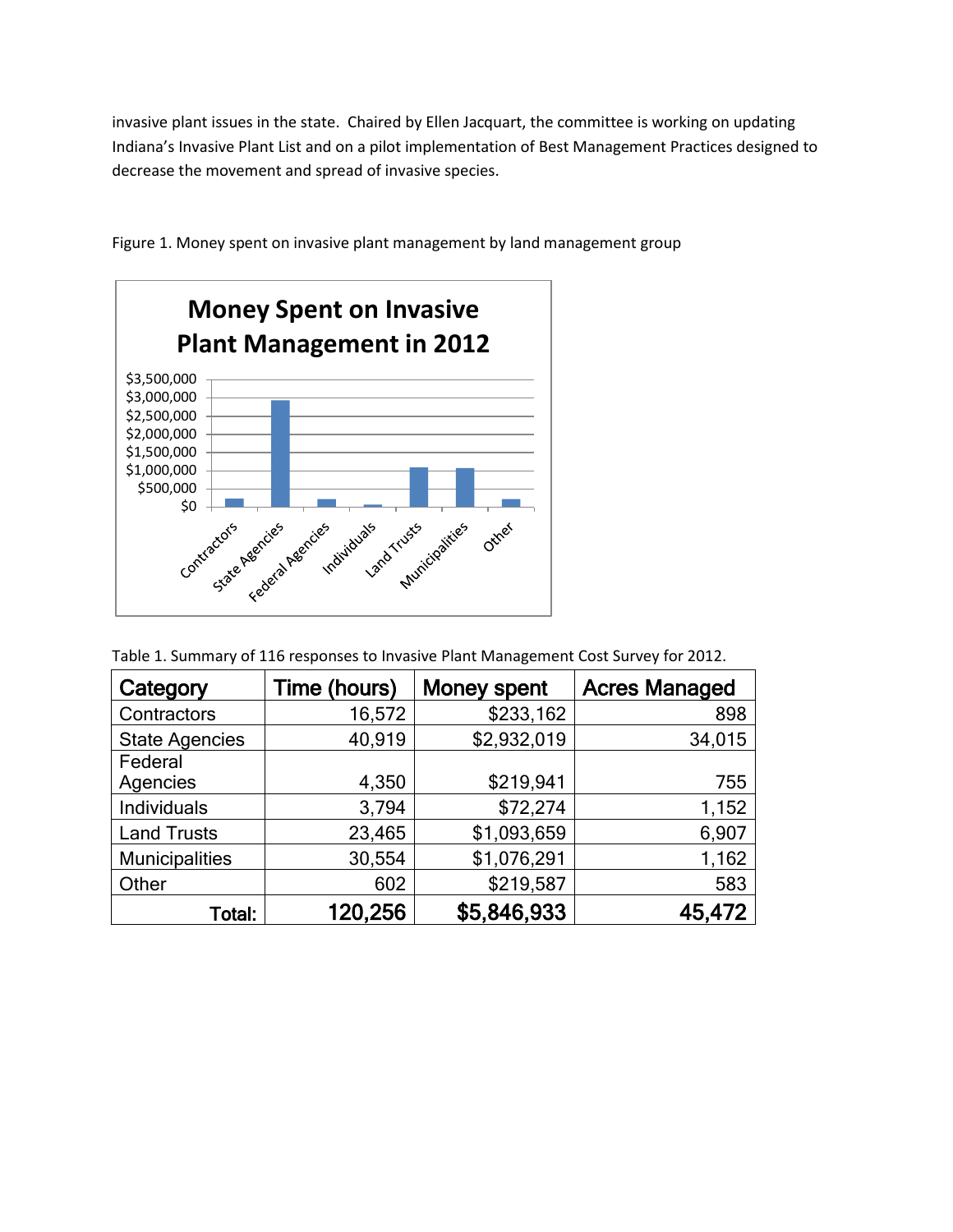

Figure 2. Invasive Plant Species Managed by land owners/managers.

Figure 3. Time spent on invasive plant management by land management group.